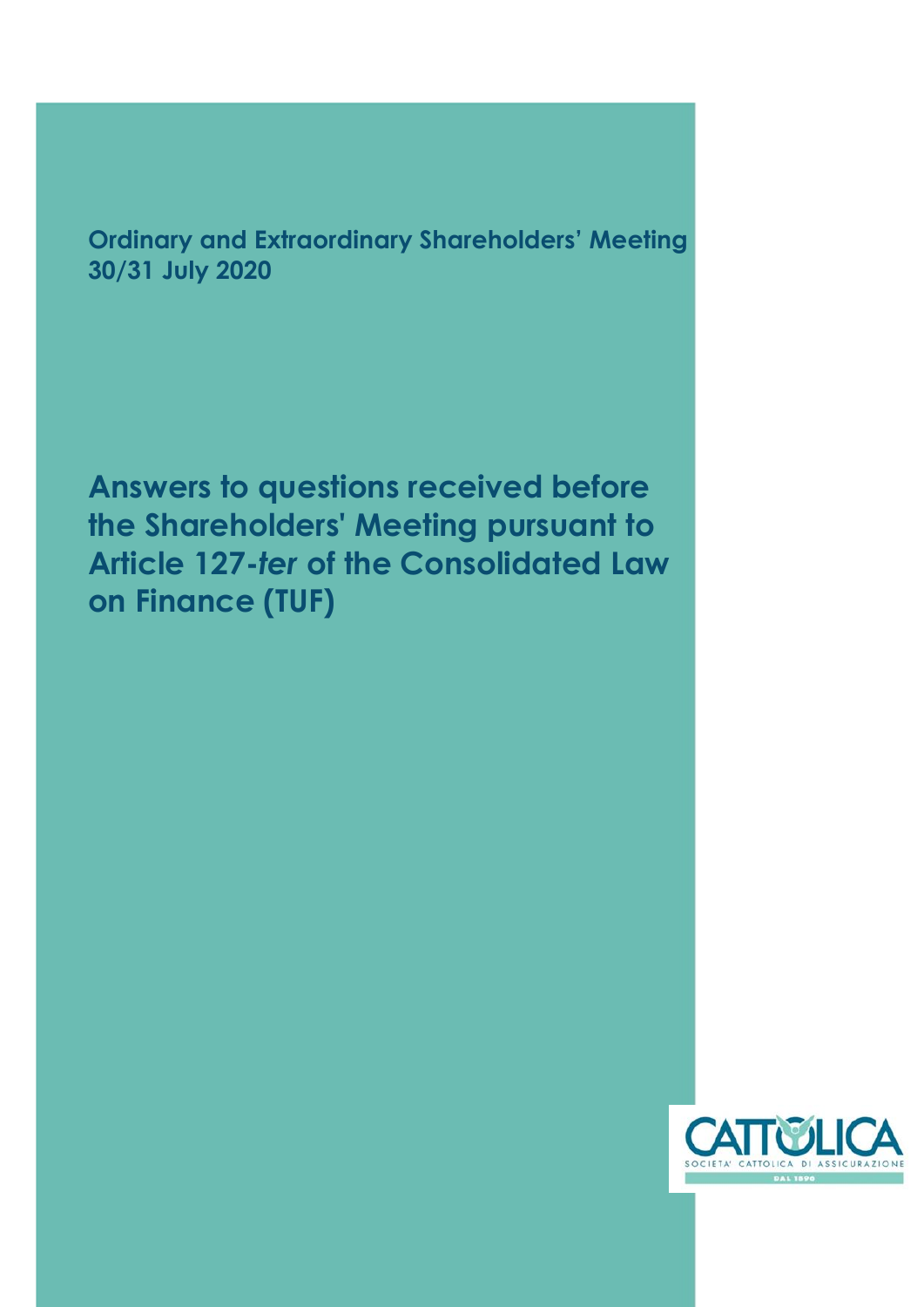| Member:<br><b>Maurizio Zumerle</b> | <b>Question 1</b>                                                                                                                                                                                                                                                                                                                                                                                                                                                                                                                                                                                                                                                                                                                                                                                                                                                                                                                                                                                                                                                                                                                                                                                                                                                                                                                                         |
|------------------------------------|-----------------------------------------------------------------------------------------------------------------------------------------------------------------------------------------------------------------------------------------------------------------------------------------------------------------------------------------------------------------------------------------------------------------------------------------------------------------------------------------------------------------------------------------------------------------------------------------------------------------------------------------------------------------------------------------------------------------------------------------------------------------------------------------------------------------------------------------------------------------------------------------------------------------------------------------------------------------------------------------------------------------------------------------------------------------------------------------------------------------------------------------------------------------------------------------------------------------------------------------------------------------------------------------------------------------------------------------------------------|
|                                    | Information on amendments to the Articles of Association<br>relating to the Cattolica-Generali agreement.                                                                                                                                                                                                                                                                                                                                                                                                                                                                                                                                                                                                                                                                                                                                                                                                                                                                                                                                                                                                                                                                                                                                                                                                                                                 |
|                                    | There have been rumours that our company or individual<br>corporate officers of our company have signed secret<br>clauses with Generali Assicurazioni in relation to the<br>agreement approved by the respective boards of<br>directors. These hypothetical secret clauses, which were<br>informally denied by Chairman Bedoni at the meeting for<br>the Associations on 15/07/2020, if they exist, should be<br>made known to members, as they could be decisive in the<br>informed casting of votes. To fuel doubts about the<br>existence of such agreements, we have read press reports,<br>which can easily be found online and have not been<br>denied, and we have learned that some directors of<br>Generali (the names mentioned in the press are Del<br>Vecchio and Caltagirone, absent at the time of the<br>resolution) are disputing some of the conditions stipulated<br>in the Cattolica-Generali agreement. Could these be the<br>secret clauses?<br>I therefore ask this Board and its Committee, having carried<br>out its appropriate checks and investigations, to formally<br>confirm that there are no clauses in the agreement that<br>have not been made known to the directors and the<br>members and therefore to state, in the light of the<br>independent investigations, that these rumours<br>are<br>completely groundless. |
| <b>Answer</b>                      | No confidential agreement has been reached with                                                                                                                                                                                                                                                                                                                                                                                                                                                                                                                                                                                                                                                                                                                                                                                                                                                                                                                                                                                                                                                                                                                                                                                                                                                                                                           |
|                                    | Generali Assicurazioni, nor are there any "secret clauses"<br>as suggested in the question. Therefore, the rumours<br>reporting this are groundless, not to say false.                                                                                                                                                                                                                                                                                                                                                                                                                                                                                                                                                                                                                                                                                                                                                                                                                                                                                                                                                                                                                                                                                                                                                                                    |

| Member:<br><b>Maurizio Zumerle</b> | <b>Question 2</b>                                                                                                                                                           |
|------------------------------------|-----------------------------------------------------------------------------------------------------------------------------------------------------------------------------|
|                                    | <b>Compliance with the clauses of the Articles of Association</b><br>which require the provision of written information to<br>members to be mandatory. Verification.        |
|                                    | With regard to this call of the Extraordinary Shareholders'<br>Meeting of 30/07/2020, the "Management Control<br>Committee" is asked to confirm whether the rules, Articles |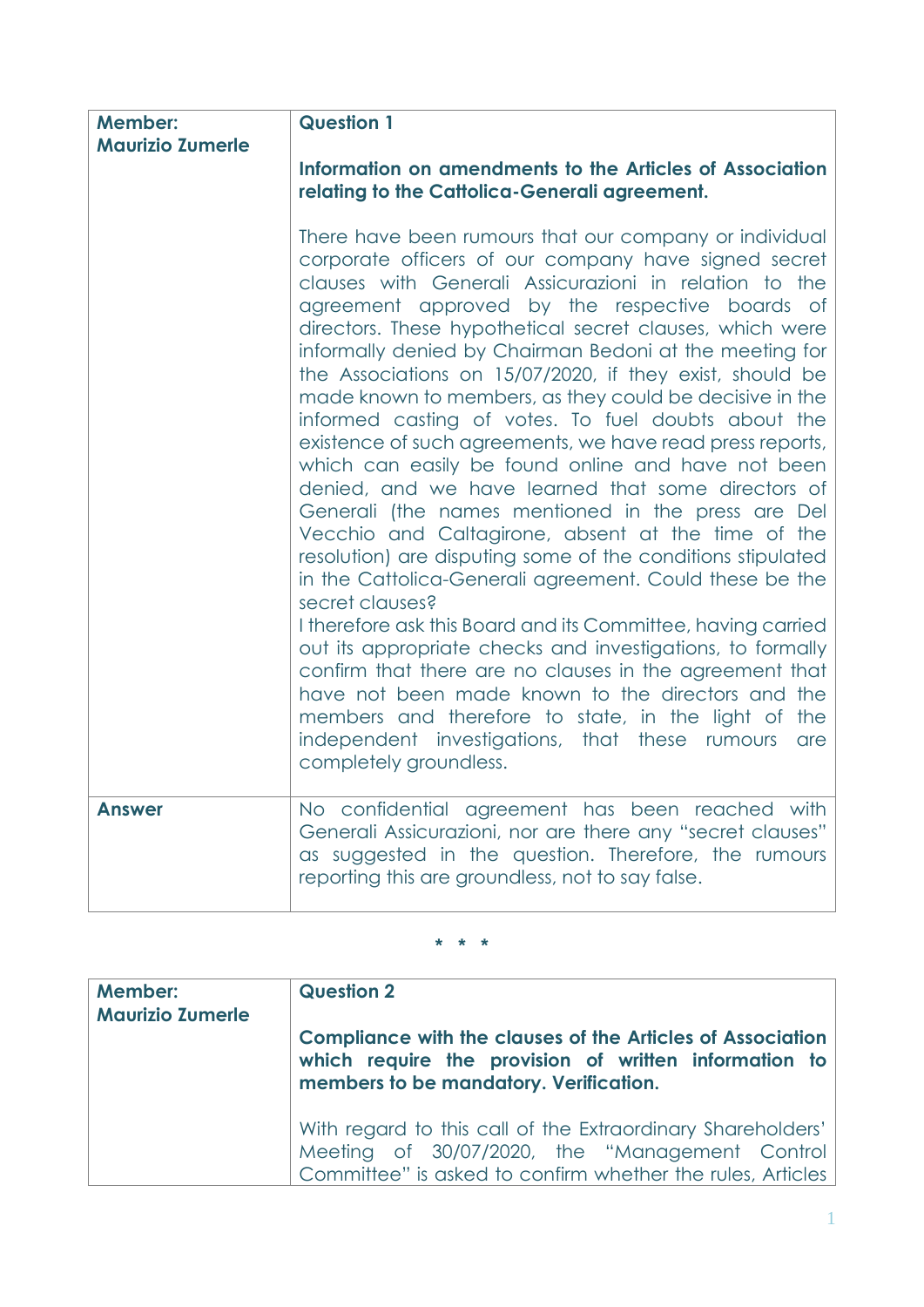of Association and regulations adopted by Cattolica Assicurazioni, which require the company to inform members in writing of the resolutions passed at the Shareholders' Meeting, have been complied with. This is because, at the last session of the Shareholders' Meeting, there was a substantial but unspecified number of reports from members that they had not received the forms referred to in point 16 of our regulations, approved on 18/03/2020, in time to cast their votes (24/06/2020). I recall that Chairman Bedoni, on the evening of 15/06/20, having convened the recognised Members' Associations, showed the package of documents prepared by the offices for members for the first time, which was then nine days before the deadline of 24/06. We were, of course, aware that post offices were working with reduced staff during the pandemic and that the service had slowed down considerably, and we do not know when these packages were taken to the post offices for distribution. I recall that one member reported having received the package on 17/06 in the Valpolicella area (F.R.); many members reported that the package had been delivered on or after 25/06, while other members reported that there was noone at the members' office so they could not see and access the Shareholders' Meeting documents (L.Z.); another member in Verona reported receiving the package on 03/07/2020 (M.F.).

I would like to ask:

- whether the Committee has made enquires to establish whether the cases reported are sporadic or numerous or even very numerous;
- what measures have been taken by the Committee or what decisions will be made regarding these reports, including in order to take action to protect the members' right to vote. This right, without compliance with the clause you have reiterated, was withheld from members who do not have internet services or are not familiar with digital applications, or who do not have a printer to print out the voting forms for posting;
- what measures have been taken to ensure that even sporadic cases no longer take place.

Furthermore, has the "Management Control Committee" ascertained why the information for the Shareholders' Meeting of 26 June 2020, which should or could guide members on how to vote and is very important for the life of the cooperative, was announced and posted on the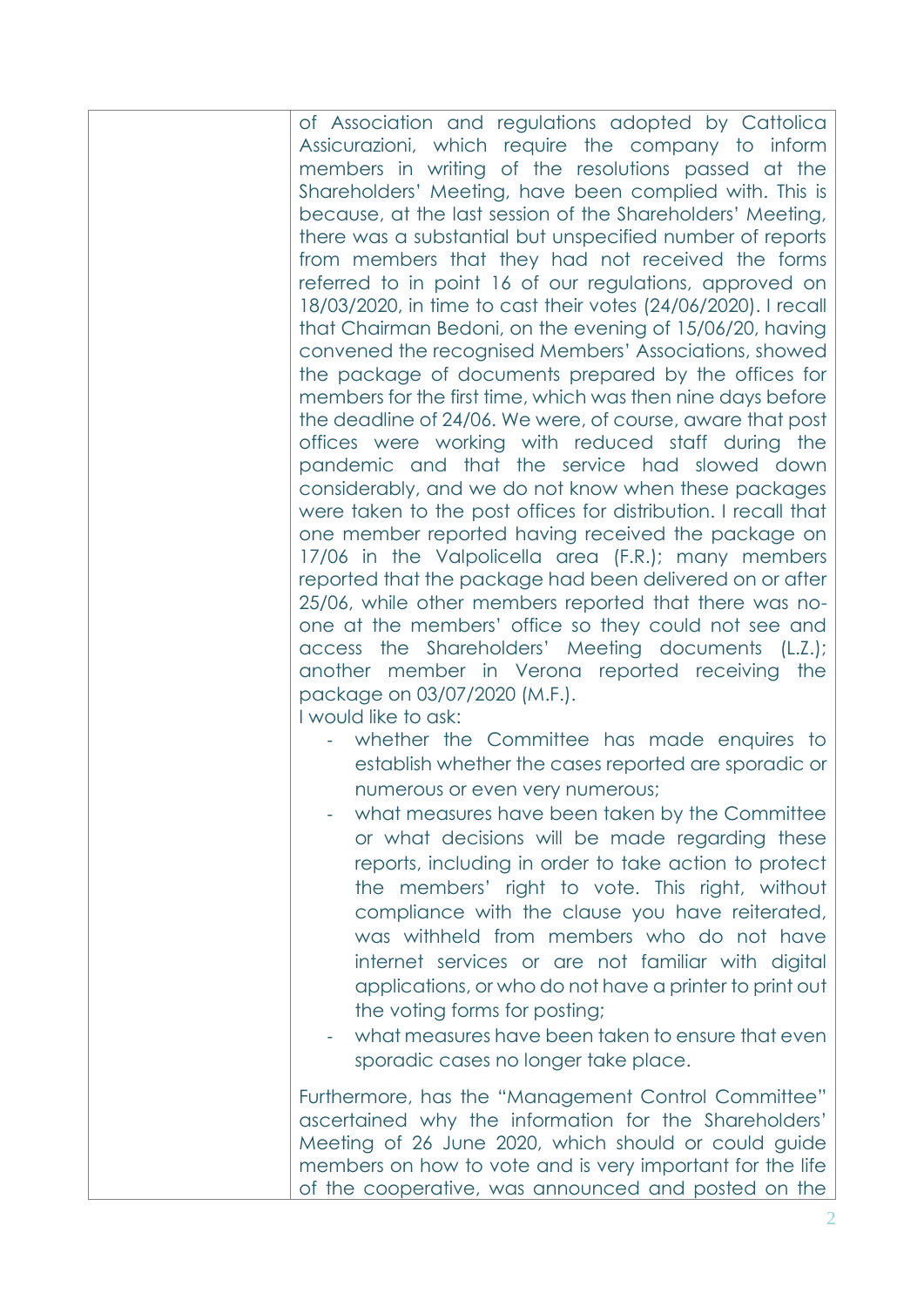|               | company's official website on 25/06/2020, i.e. after the<br>deadline of 24/06/2020 for sending votes to the Designated<br>Representative? Meanwhile, other information about the<br>Shareholders' Meeting was posted on the website after the<br>first call of the meeting at 9.00 a.m.                                                                                                                                                                                                                                                                                                                                                                                                                                                                                                                                                                                                                                                                                                                                                                                                                                                                                                                                                                                                                                                                                                                                                                                                                                                                                                                                                                                                                        |
|---------------|----------------------------------------------------------------------------------------------------------------------------------------------------------------------------------------------------------------------------------------------------------------------------------------------------------------------------------------------------------------------------------------------------------------------------------------------------------------------------------------------------------------------------------------------------------------------------------------------------------------------------------------------------------------------------------------------------------------------------------------------------------------------------------------------------------------------------------------------------------------------------------------------------------------------------------------------------------------------------------------------------------------------------------------------------------------------------------------------------------------------------------------------------------------------------------------------------------------------------------------------------------------------------------------------------------------------------------------------------------------------------------------------------------------------------------------------------------------------------------------------------------------------------------------------------------------------------------------------------------------------------------------------------------------------------------------------------------------|
| <b>Answer</b> | The Company confirms that it complied scrupulously with<br>the provisions of the Articles of Association and the<br>regulations on the provision of information to members for<br>both the Shareholders' Meeting held on 27 June 2020 and<br>the Shareholders' Meeting called for 30/31 July 2020. Any<br>cases of delays in ordinary mail, other than the legal<br>obligations, are not the responsibility of the Company and<br>are not in any case relevant for the validity of the<br>Shareholders' Meeting.                                                                                                                                                                                                                                                                                                                                                                                                                                                                                                                                                                                                                                                                                                                                                                                                                                                                                                                                                                                                                                                                                                                                                                                               |
|               | The Management Control Committee, first of all, confirms<br>that it did not find, regarding the information for members<br>for either the Shareholders' Meeting of 27/06/2020 or for the<br>next meeting, any failure to comply with the Articles of<br>Association and the regulations, including on the basis of<br>what is specified below.<br>First of all, the Committee notes that the operational<br>solutions adopted by the Company are those provided for<br>in the emergency COVID-19 legislation (Article 106 of the<br>"Cura Italia" Decree Law).<br>Regarding the written notice sent, according to procedure,<br>to members inviting them to attend the Shareholders'<br>Meeting of 26/27 June and the sending of the relevant<br>documentation, it ascertained that delivery to the postal<br>service was timely and within the deadlines imposed by the<br>procedure for holding the event "behind closed doors",<br>the exclusive intervention of the Designated<br>with<br>Representative and the preparation of the envelopes<br>addressed to the members. These circumstances were,<br>moreover, affected by events at the call that required<br>amendments and additions to be made to the pre-<br>meeting documents, partly to take into account the<br>recommendations of the supervisory authority for the<br>purposes of increasing the transparency of disclosure.<br>Any cases of delays in the delivery of mail by the postal<br>service, other than the legal obligations, are not the<br>responsibility of the Company or relevant for the purposes<br>of the validity of the Shareholders' Meeting and/or the<br>exercise of voting rights, which is in any case permitted via |
|               | alternative forms of voting, including by non-electronic<br>means (registered letter).                                                                                                                                                                                                                                                                                                                                                                                                                                                                                                                                                                                                                                                                                                                                                                                                                                                                                                                                                                                                                                                                                                                                                                                                                                                                                                                                                                                                                                                                                                                                                                                                                         |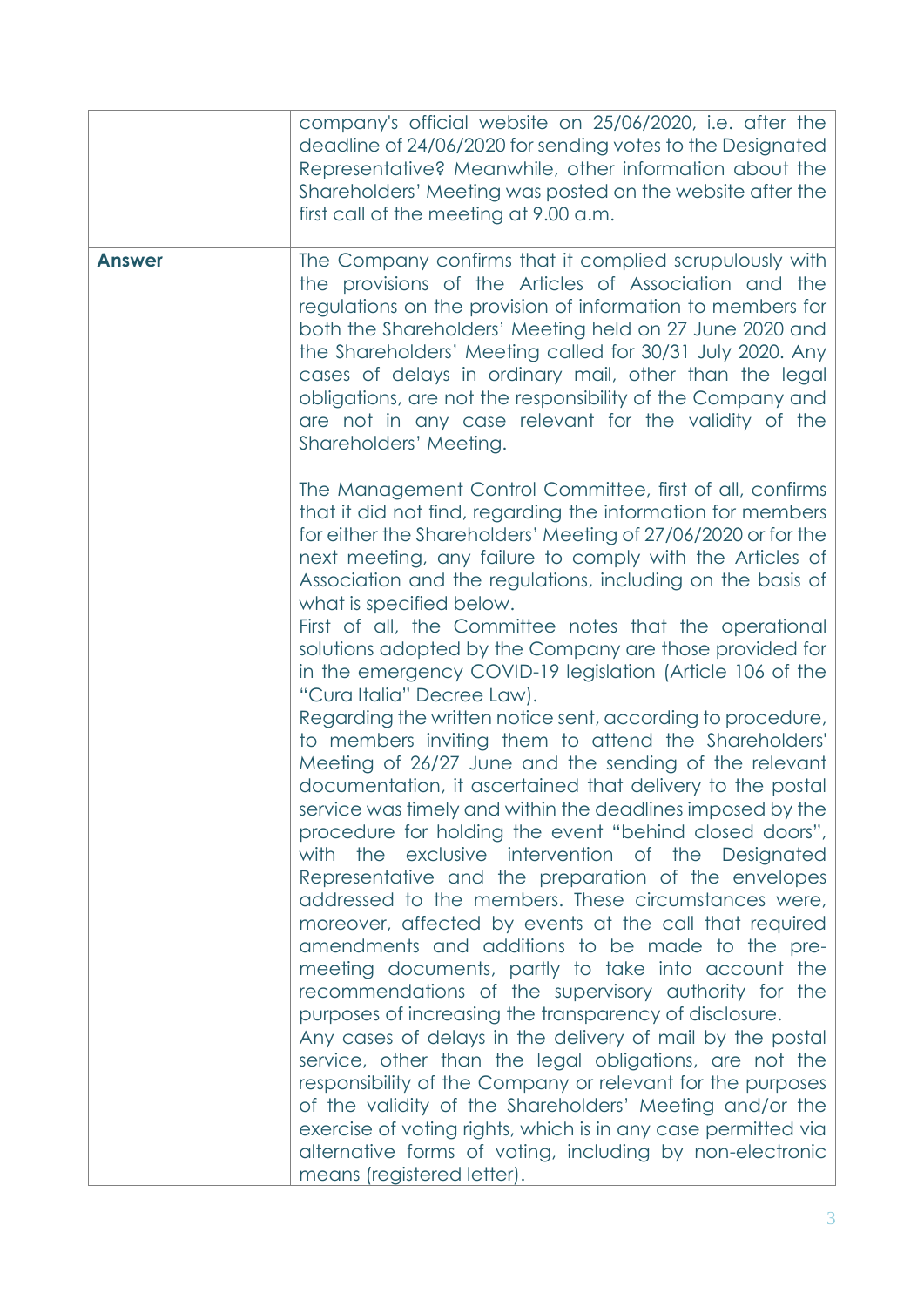| It should be recalled that the methods of exercising voting<br>rights were agreed in advance with the Designated<br>Representative, drawing on the experience of the same in<br>holding the shareholders' meetings of other listed financial<br>institutions using the same methods.<br>These were further refined at the next Shareholders'<br>Meeting.<br>The aforementioned "very important" information, which<br>was posted on the Company's official website on<br>25/06/2020, relates to the contents of the joint press release<br>on the strategic partnership with Assicurazioni Generali,<br>issued late on 24 June following the corresponding<br>resolutions adopted by the respective Board of Directors<br>and published the following morning before the markets<br>opened.<br>Lastly, it should be noted that the aforementioned<br>information posted on the website on 26 June was nothing<br>more than the publication of the same press release which<br>had appeared on the official website. |
|---------------------------------------------------------------------------------------------------------------------------------------------------------------------------------------------------------------------------------------------------------------------------------------------------------------------------------------------------------------------------------------------------------------------------------------------------------------------------------------------------------------------------------------------------------------------------------------------------------------------------------------------------------------------------------------------------------------------------------------------------------------------------------------------------------------------------------------------------------------------------------------------------------------------------------------------------------------------------------------------------------------------|
|---------------------------------------------------------------------------------------------------------------------------------------------------------------------------------------------------------------------------------------------------------------------------------------------------------------------------------------------------------------------------------------------------------------------------------------------------------------------------------------------------------------------------------------------------------------------------------------------------------------------------------------------------------------------------------------------------------------------------------------------------------------------------------------------------------------------------------------------------------------------------------------------------------------------------------------------------------------------------------------------------------------------|

| <b>Member:</b><br><b>Maurizio Zumerle</b> | <b>Question 3</b><br>Compliance with the obligation to take a director from the<br>minority slate, information provided by the Board of<br><b>Directors</b>                                                                                                                                                                                                                                                                                                                                                                                                   |
|-------------------------------------------|---------------------------------------------------------------------------------------------------------------------------------------------------------------------------------------------------------------------------------------------------------------------------------------------------------------------------------------------------------------------------------------------------------------------------------------------------------------------------------------------------------------------------------------------------------------|
|                                           | Regarding the Ordinary Shareholders' Meeting<br>of<br>30/07/2020 and 31/07/2020, specifically with regard to item<br>I on the agenda regarding the appointment of a director,<br>given the obligation pursuant to the Articles of Association<br>to have a representative of the minority shareholders on<br>the Board of Directors, will the elected person have to be<br>chosen from the slate that came first, presumably the one<br>submitted by the Board of Directors, or from the slate that<br>came second, which in this case is the minority slate? |
| <b>Answer</b>                             | For the replacement of a single director, pursuant to the<br>law and the Articles of Association, the method of majority<br>and minority slates is not required. Only the majority<br>principle in the voting at the Shareholders' Meeting is<br>applied.                                                                                                                                                                                                                                                                                                     |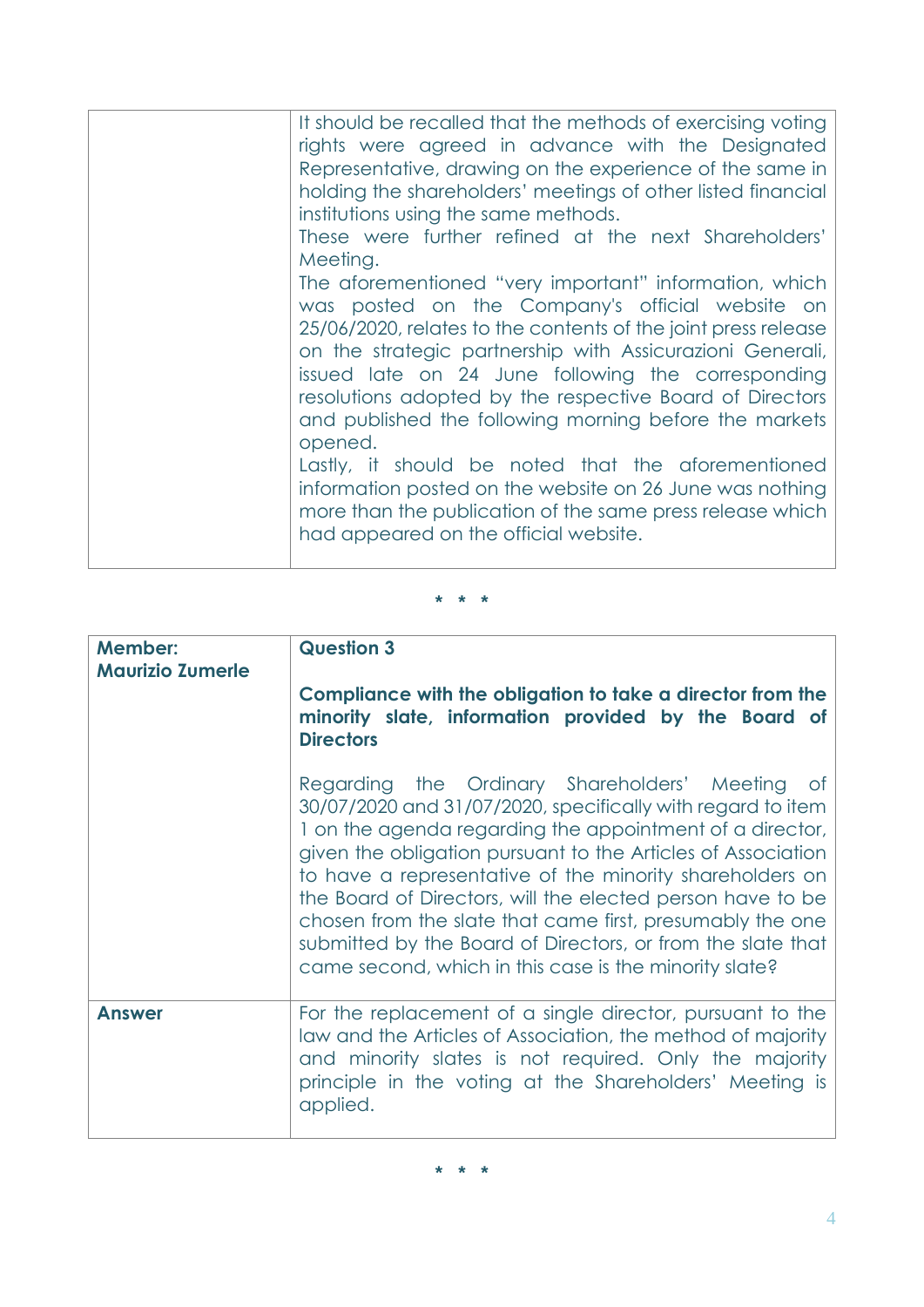| Member:<br><b>Maria Paola</b> | <b>Question 4</b>                                                                                                                                                                                                                                                                                                                                                                                                                                                                                                                                                                           |
|-------------------------------|---------------------------------------------------------------------------------------------------------------------------------------------------------------------------------------------------------------------------------------------------------------------------------------------------------------------------------------------------------------------------------------------------------------------------------------------------------------------------------------------------------------------------------------------------------------------------------------------|
| <b>Boscaini</b>               | Appointment of a member of the Board of Directors<br>(question for Chairman Paolo Bedoni)                                                                                                                                                                                                                                                                                                                                                                                                                                                                                                   |
|                               | Mr Chairman, can you confirm to members that the<br>nomination of Mr Carlo Ferraresi, with the advance<br>application of the specific situation described in Article 29.2<br>of the Articles of Association, as approved by the<br>Shareholders' Meeting of 27/06/2020 and not yet effective<br>on 6 July 2020, is completely unrelated, even incidentally,<br>to the efforts to maintain the General Manager's position<br>as an employee?                                                                                                                                                 |
| <b>Answer</b>                 | Mr Ferraresi's nomination is obviously connected to the<br>requirement for the Board of Directors to have the CEO<br>sitting on the Board, regardless of whether that person is the<br>General Manager and therefore an employee of the<br>Company. In any case, the amendment to the Articles of<br>Association was not dictated solely by this particular<br>requirement, and the new Article 29.2 of the Articles of<br>Association will not be applied in advance, but only when<br>it is effective, i.e. as of the date of registration of the<br>amendment in the Companies Register. |

| <b>Member:</b><br><b>Maria Paola</b> | <b>Question 5</b>                                                                                                                                                                                                                                                                                                                                                                                         |  |
|--------------------------------------|-----------------------------------------------------------------------------------------------------------------------------------------------------------------------------------------------------------------------------------------------------------------------------------------------------------------------------------------------------------------------------------------------------------|--|
| <b>Boscaini</b>                      | Appointment of a member of the Board of Directors<br>(question for General Manager Carlo Ferraresi)                                                                                                                                                                                                                                                                                                       |  |
|                                      | Mr Ferraresi, can you state, for all legal purposes, that your<br>declaration of acceptance of appointment, signed on 6<br>July 2020 (Venice) and published in the Final File of Lists in<br>the Company's records, should be regarded as still valid<br>and fixed, as formulated and with no new details, until your<br>potential election by members at the second call on 31 July<br>2020 <sup>s</sup> |  |
| <b>Answer</b>                        | Mr Ferraresi is not required, as General Manager, to answer<br>this question, without prejudice to his declaration of<br>acceptance of any appointment.                                                                                                                                                                                                                                                   |  |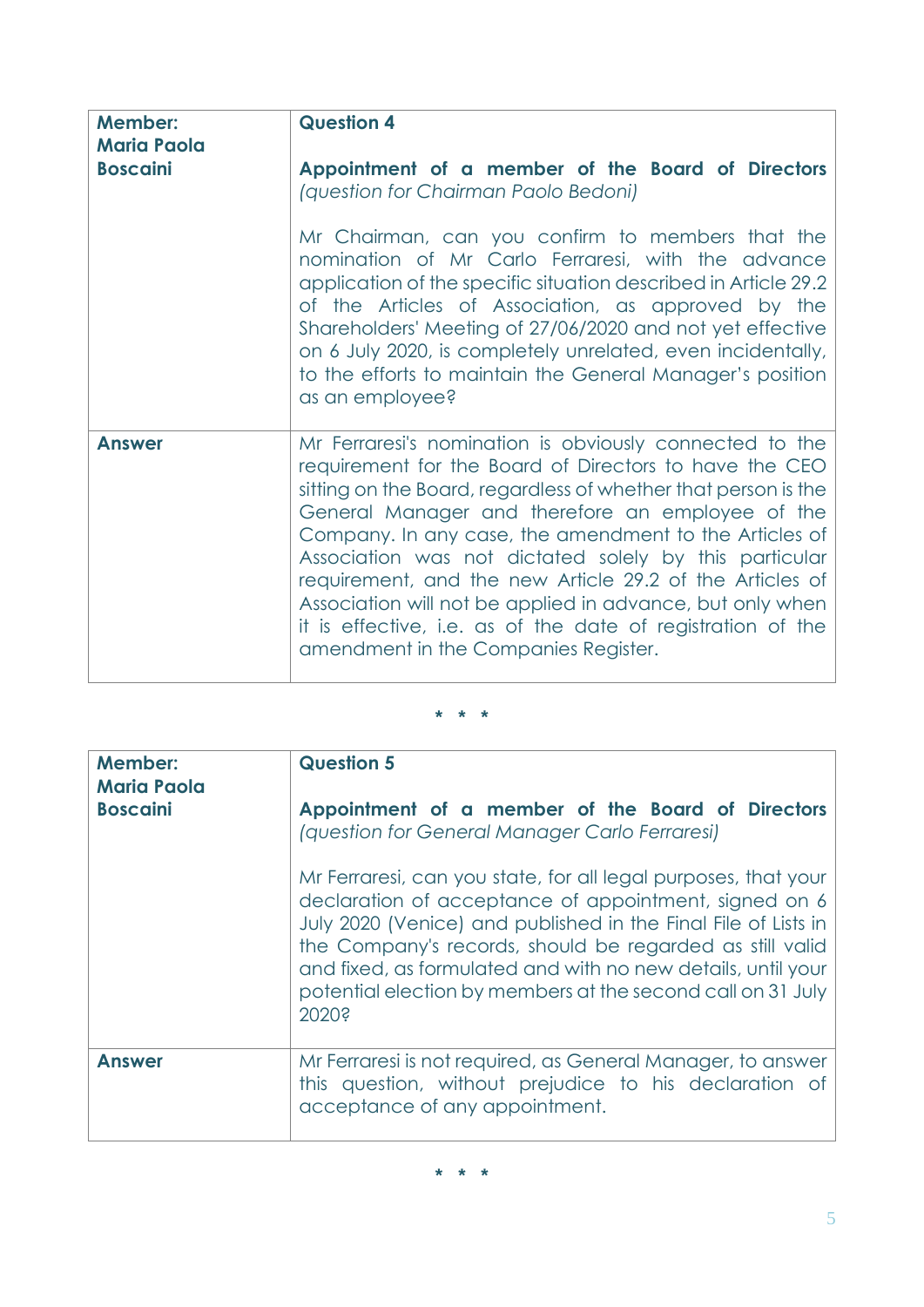| Member:<br><b>Maria Paola</b> | <b>Question 6</b>                                                                                                                                                                                                                                                                                                                                                                                                                                                                                                         |
|-------------------------------|---------------------------------------------------------------------------------------------------------------------------------------------------------------------------------------------------------------------------------------------------------------------------------------------------------------------------------------------------------------------------------------------------------------------------------------------------------------------------------------------------------------------------|
| <b>Boscaini</b>               | Appointment of a member of the Board of Directors<br>(question for Chairman Paolo Bedoni)                                                                                                                                                                                                                                                                                                                                                                                                                                 |
|                               | Mr Chairman, why do the "Operating procedures for the<br>submission of nominations, on the basis of slates, for the<br>election of a member of the Board of Directors" not contain<br>any reference to the extension of the deadline for the<br>submission of slates in the cases provided for by the<br>applicable legislation and the Company's Articles of<br>Association, which has been established practice at<br>Cattolica's recent Shareholders' Meetings, including the<br>most recent meeting of 13 April 2019? |
| <b>Answer</b>                 | With regard to the operating procedures for submitting<br>nominations, the Board of Directors referred to the<br>provisions of law and the Articles of Association, and this is<br>regarded as sufficient for the purposes of better informing<br>members.                                                                                                                                                                                                                                                                |

| <b>Member:</b><br><b>Maria Paola</b><br><b>Boscaini</b> | <b>Question 7</b><br>Articles of Association: proposed amendments to articles 9,<br>19, 22, 25, 28, 29, 30, 33, 34, 36, 46 and 59. Related and<br><b>consequent resolutions.</b> (Questions for Chairman Paolo<br>Bedoni)                                                                                                                                                                                                                                                                                                                                                                                                                                                                                                           |
|---------------------------------------------------------|-------------------------------------------------------------------------------------------------------------------------------------------------------------------------------------------------------------------------------------------------------------------------------------------------------------------------------------------------------------------------------------------------------------------------------------------------------------------------------------------------------------------------------------------------------------------------------------------------------------------------------------------------------------------------------------------------------------------------------------|
|                                                         | Mr Chairman, the proposed resolution to amend the<br>Articles of Association was made in the context of the<br>strategic partnership between the Cattolica Group and<br>the Generali Group (the "Partnership") launched on the<br>basis of the agreement signed between Società Cattolica<br>di Assicurazione – Società Cooperativa ("Cattolica" or the<br>"Company") and Assicurazioni Generali<br>S.p.A.<br>("Generali"), on 24 June 2020 (the "Agreement"), which<br>was only partially published via registration in the<br>Companies Register as required by law. This having been<br>said, my question is this:<br>1. Can you unconditionally assure members that the<br>Agreement provides for every protection in favour of |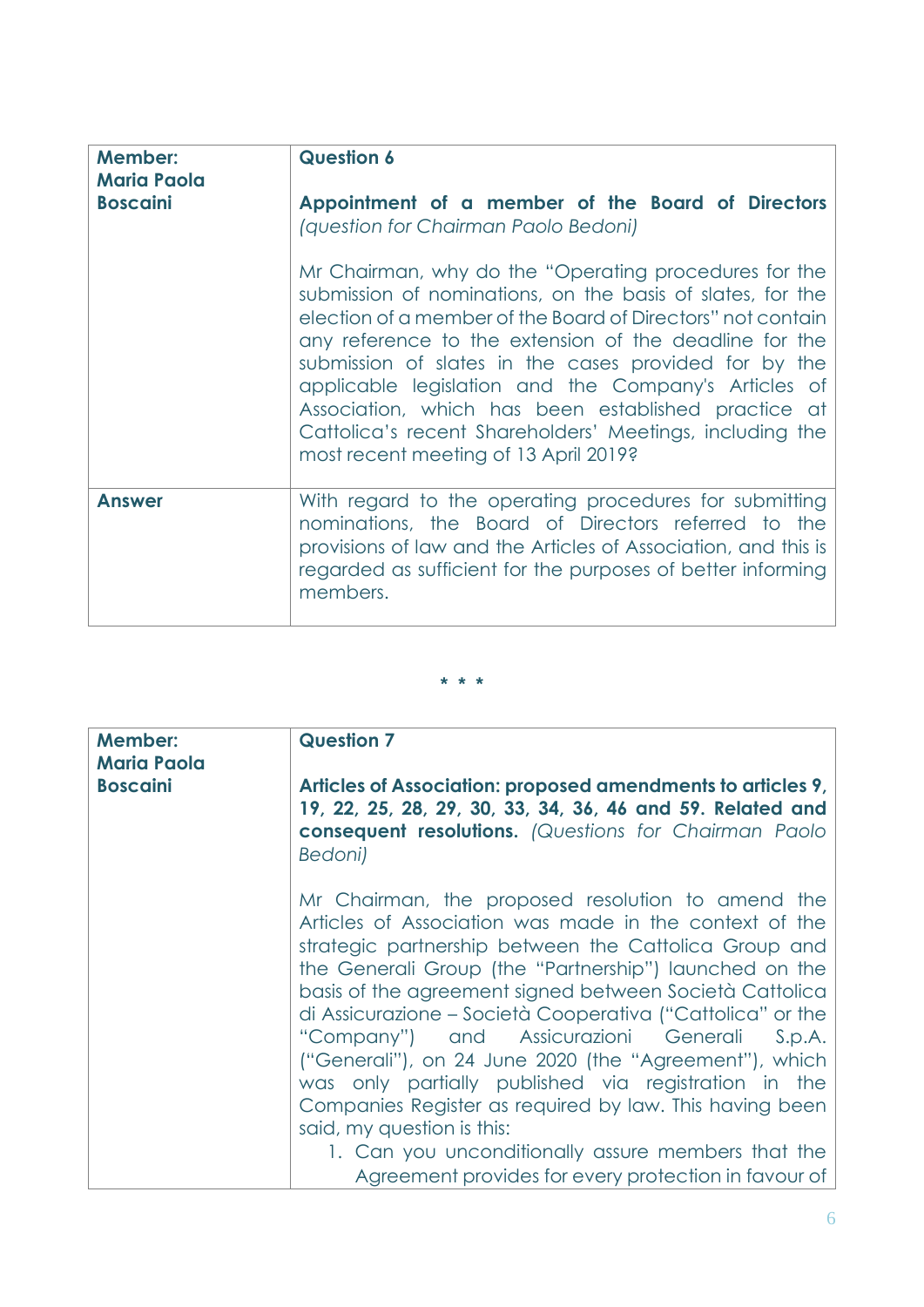|               | maintaining Cattolica's autonomy (both managerial<br>organisational) and<br>safeguarding<br>the<br>and<br>occupational and managerial<br>levels<br>its<br>0f<br>and<br>maintaining<br>their<br>employees,<br>current<br>workplaces, including after 1 April 2021, exactly as<br>you have stated publicly in several press and<br>television interviews and in meetings with members?<br>Or is Generali's commitment limited to "as far as<br>possible" and in any event in the best interests of<br>shareholders?<br>2. Can you assure members that all the agreements in<br>their complete form, including those reached by<br>means of a simple "gentlemen's agreement", have<br>been made public to members, guaranteeing them<br>maximum transparency? |
|---------------|------------------------------------------------------------------------------------------------------------------------------------------------------------------------------------------------------------------------------------------------------------------------------------------------------------------------------------------------------------------------------------------------------------------------------------------------------------------------------------------------------------------------------------------------------------------------------------------------------------------------------------------------------------------------------------------------------------------------------------------------------------|
| <b>Answer</b> | Please refer to what has already been stated concerning<br>the contents of the Agreement reached with Assicurazioni<br>Generali. In any case, the matters raised in the questions<br>cannot be included in the subject matter of the agenda of<br>the Extraordinary Shareholders' Meeting. However, the<br>Board of Directors is committed in future to better<br>protecting the Company's operating structures, including in<br>the new context arising from the Agreement with Generali.<br>In any event, it is reiterated that no gentlemen's agreement<br>or any agreement whatsoever other than that already<br>announced has been made with Assicurazioni Generali.                                                                                  |

| Member:<br><b>Maria Paola</b> | <b>Question 8</b>                                                                                                                                                                                                              |
|-------------------------------|--------------------------------------------------------------------------------------------------------------------------------------------------------------------------------------------------------------------------------|
| <b>Boscaini</b>               | Articles of Association: proposed amendments to articles 9,<br>19, 22, 25, 28, 29, 30, 33, 34, 36, 46 and 59. Related and<br><b>consequent resolutions.</b> (Questions for Chairman Paolo<br>Bedoni)                           |
|                               | Mr Chairman, I would like to ask whether, before the<br>agreement with Generali was signed, the relevant<br>members (e.g. Berkshire) were formally asked whether they<br>would be willing to intervene to support the Company. |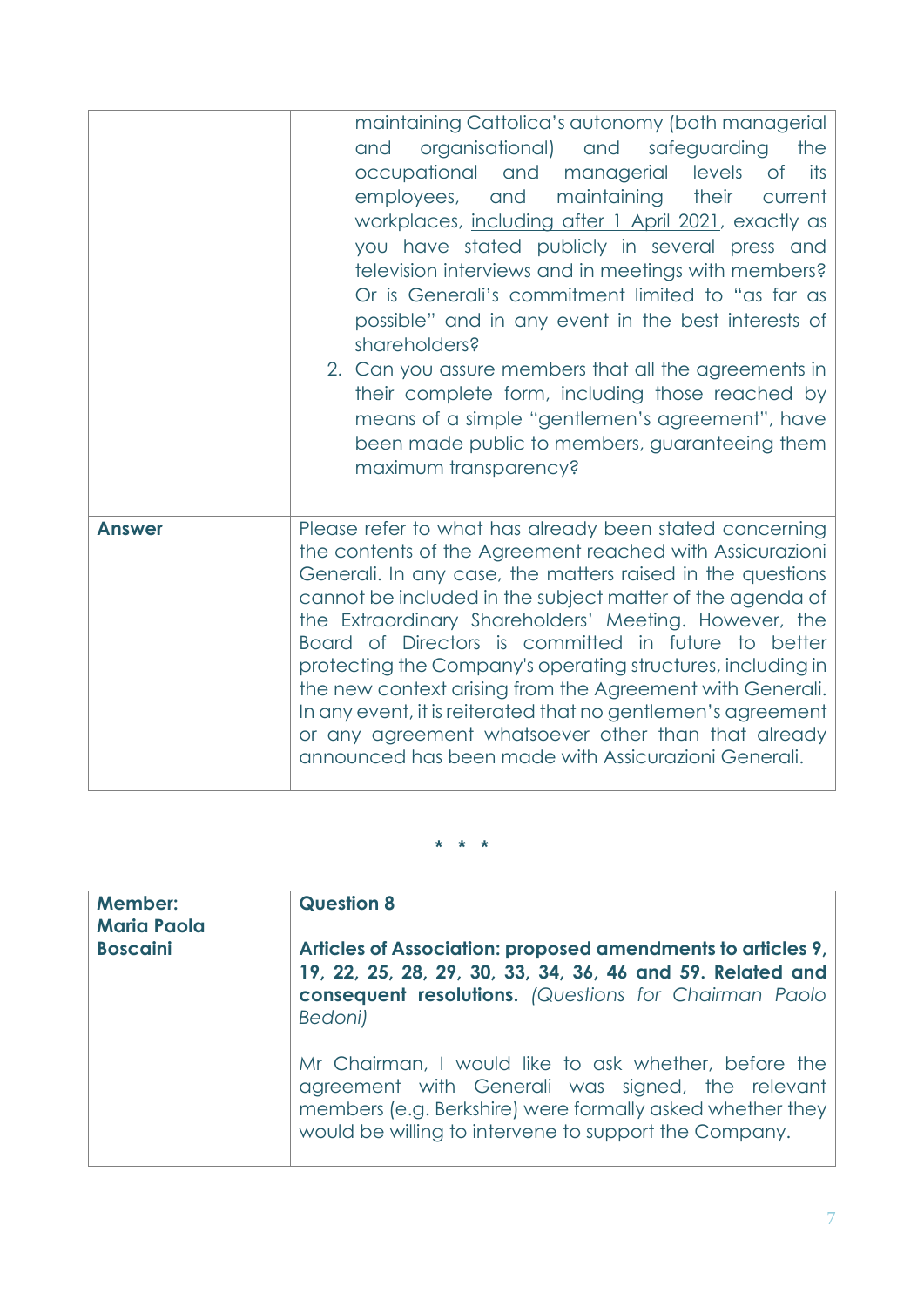| <b>Answer</b> | No relevant member was consulted before the agreement  |
|---------------|--------------------------------------------------------|
|               | with Generali was signed, but as far as Berkshire is   |
|               | concerned, it was promptly informed, as were the other |
|               | relevant institutional members.                        |
|               |                                                        |

| <b>Member:</b><br><b>Maria Paola</b><br><b>Boscaini</b> | <b>Question 9</b><br>Articles of Association: proposed amendments to articles 9,                                                                                                                                                                                                                                                                                                                                                                                                                                                                                                                                                                                                                                                                                                                                                                                                                                                                                                                                                                                                        |
|---------------------------------------------------------|-----------------------------------------------------------------------------------------------------------------------------------------------------------------------------------------------------------------------------------------------------------------------------------------------------------------------------------------------------------------------------------------------------------------------------------------------------------------------------------------------------------------------------------------------------------------------------------------------------------------------------------------------------------------------------------------------------------------------------------------------------------------------------------------------------------------------------------------------------------------------------------------------------------------------------------------------------------------------------------------------------------------------------------------------------------------------------------------|
|                                                         | 19, 22, 25, 28, 29, 30, 33, 34, 36, 46 and 59. Related and<br><b>consequent resolutions.</b> (Questions for General Manager<br>Carlo Ferraresi)                                                                                                                                                                                                                                                                                                                                                                                                                                                                                                                                                                                                                                                                                                                                                                                                                                                                                                                                         |
|                                                         | Mr Ferraresi, in the interview given by the Chief Executive<br>Officer of Vittoria Assicurazioni, Cesare Caldarelli, to the II<br>Sole 24 Ore newspaper in its edition of 11 July 2020, it was<br>stated that Cattolica, in the context of a merger operation,<br>would have been valued at approximately €900 million. This<br>value corresponds to around €5.2 per share (not far from<br>the $\epsilon$ 5.55 that Generali used to value the capital increase).<br>However, in an interview published in the same newspaper<br>on 18 July 2020, you stated that Vittoria's offer "was much<br>lower" and "significantly more detrimental to members and<br>shareholders". I would like to know exactly what<br>information and considerations these statements were<br>based on, in terms of profit and loss, assets and liabilities,<br>and cash flows, also taking into account the fact that the<br>future optional subscription price will certainly be set at a<br>higher value than in a scenario of a capital increase fully<br>open to the market without reserved tranches. |
| <b>Answer</b>                                           | The matter is not on the agenda, and in any case the Board<br>Directors is responsible for this matter<br>the<br>$\alpha$ s<br>0f<br>management body.                                                                                                                                                                                                                                                                                                                                                                                                                                                                                                                                                                                                                                                                                                                                                                                                                                                                                                                                   |

| Member:<br><b>Maria Paola</b> | <b>Question 10</b>                                                                                                                                                                                                           |
|-------------------------------|------------------------------------------------------------------------------------------------------------------------------------------------------------------------------------------------------------------------------|
| <b>Boscaini</b>               | Articles of Association: proposed amendments to articles 9,<br>19, 22, 25, 28, 29, 30, 33, 34, 36, 46 and 59. Related and<br><b>consequent resolutions.</b> (Questions for General Manager)<br><sup>I</sup> Carlo Ferraresi) |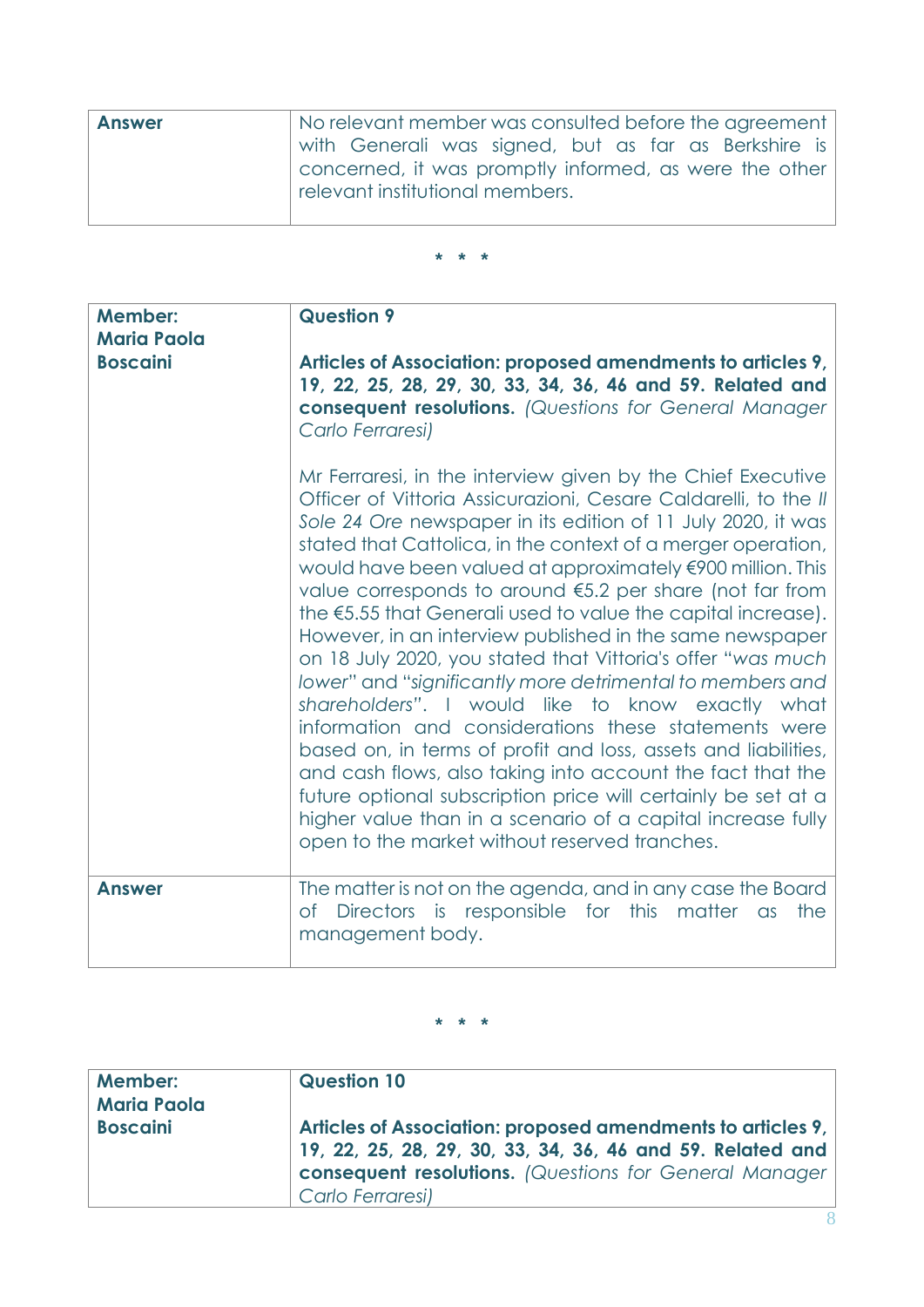|               | Mr Ferraresi, in your interview with II Sole 24 Ore published<br>on 18 July 2020, you stated - with regard to the decrease in<br>the solvency indicator - that "we [Cattolica] had a lower<br>starting point, as in 2018 the bancassurance operation with<br>Banco BPM brought us reserves of €9 billion, more than half<br>of which were in Italian government bonds. Furthermore,<br>that agreement was leveraged, which affected our capital<br>structure. That partnership caused us to lose between 30<br>and 35 solvency percentage points, and with hindsight it<br>probably should have been structured differently". Well, if I<br>am not mistaken, you were Deputy General Manager and<br>CFO until July 2017, and immediately afterwards General<br>Manager Distribution Channels with a direct mandate for<br>bancassurance operations (in fact, it would have been<br>your signature on the contractual documents). We can<br>therefore assume that you played a leading role in the<br>strategic decisions involved in that operation.<br>Can you confirm this?<br>If so, have you changed your mind since then, and why? I<br>would also be grateful if you could explain why the volatility<br>of the solvency ratio caused by the spread risk of the asset<br>portfolios of Vera Vita was due to the means of funding the<br>operation. According to what corporate finance theory<br>did you identify this hypothetical correlation which you said<br>was the joint cause of the problem? |
|---------------|-------------------------------------------------------------------------------------------------------------------------------------------------------------------------------------------------------------------------------------------------------------------------------------------------------------------------------------------------------------------------------------------------------------------------------------------------------------------------------------------------------------------------------------------------------------------------------------------------------------------------------------------------------------------------------------------------------------------------------------------------------------------------------------------------------------------------------------------------------------------------------------------------------------------------------------------------------------------------------------------------------------------------------------------------------------------------------------------------------------------------------------------------------------------------------------------------------------------------------------------------------------------------------------------------------------------------------------------------------------------------------------------------------------------------------------------------------------------------------------------------------------|
| <b>Answer</b> | The matter is not on the agenda, and in any case the Board<br>of Directors is responsible for this matter<br>the<br>$\alpha$ s<br>management body.                                                                                                                                                                                                                                                                                                                                                                                                                                                                                                                                                                                                                                                                                                                                                                                                                                                                                                                                                                                                                                                                                                                                                                                                                                                                                                                                                          |

| <b>Member:</b><br><b>Maria Paola</b> | <b>Question 11</b>                                                                                                                                                                                                                                                                                                      |
|--------------------------------------|-------------------------------------------------------------------------------------------------------------------------------------------------------------------------------------------------------------------------------------------------------------------------------------------------------------------------|
| <b>Boscaini</b>                      | Articles of Association: proposed amendments to articles 9,<br>19, 22, 25, 28, 29, 30, 33, 34, 36, 46 and 59. Related and<br><b>consequent resolutions.</b> (Questions for General Manager<br>Carlo Ferraresi)                                                                                                          |
|                                      | Mr Ferraresi, in your interview with the newspaper II Sole 24<br>Ore published on 18 July 2020, you stated - with regard to<br>hedging instruments which partly neutralise trends in the<br>spread and the decision to dispose of them in the midst of<br>the Covid crisis - that "derivatives, due to their high cost, |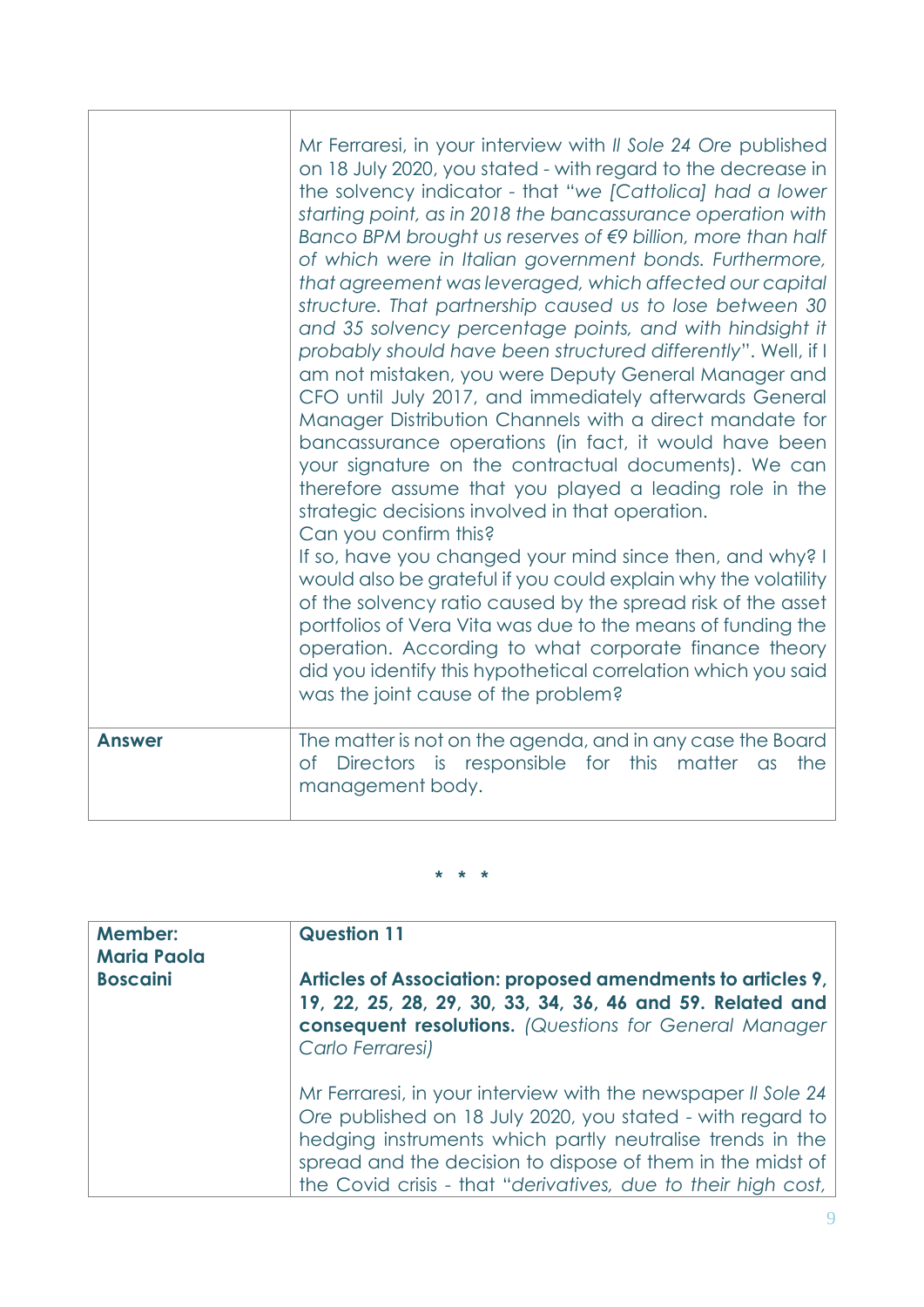|               | serve to cover a small amount in a short period of time,<br>while we [Cattolica] have $\epsilon$ 26 billion of assets under<br>management". Can you provide the following information<br>in this regard:<br>Why were the two derivatives then entered into with<br>i.<br>the Beaver and Meerkat funds by Vera Vita and BCC<br>Vita respectively, "unwound" (closed/cancelled),<br>resulting in a significant Solvency II loss for both<br>companies (which each had a Solvency II ratio of<br>approximately 250% before that decision), with a<br>consequent decrease in the Group-wide indicator of<br>more than 20 percentage points?<br>Did these derivatives relate to the hedging of<br>ii.<br>spreads for all €26 billion of assets under<br>management, as your interview seems to suggest?<br>iii.<br>What exactly is their economic value, and can you<br>confirm whether this value was reversed to the<br>income statement to benefit the second quarter of<br>2020, when the Italian electoral risk (Emilia Romagna<br>regional elections) was deemed to have passed? |
|---------------|-----------------------------------------------------------------------------------------------------------------------------------------------------------------------------------------------------------------------------------------------------------------------------------------------------------------------------------------------------------------------------------------------------------------------------------------------------------------------------------------------------------------------------------------------------------------------------------------------------------------------------------------------------------------------------------------------------------------------------------------------------------------------------------------------------------------------------------------------------------------------------------------------------------------------------------------------------------------------------------------------------------------------------------------------------------------------------------|
| <b>Answer</b> | The question relates to management aspects and again<br>involves management responses outside the scope of the<br>agenda, which, we reiterate, concerns the conversion of<br>the cooperative to a public limited company and not<br>management.                                                                                                                                                                                                                                                                                                                                                                                                                                                                                                                                                                                                                                                                                                                                                                                                                                   |

| <b>Member:</b><br><b>Maria Paola</b> | <b>Question 12</b>                                                                                                                                                                                                                                                                                                                                                   |
|--------------------------------------|----------------------------------------------------------------------------------------------------------------------------------------------------------------------------------------------------------------------------------------------------------------------------------------------------------------------------------------------------------------------|
| <b>Boscaini</b>                      | Proposed conversion to a public limited company and the<br>consequent adoption of a new text in the Articles of<br>Association: related and consequent resolutions.<br>(Questions for Chairman Paolo Bedoni)                                                                                                                                                         |
|                                      | Mr Chairman, having noted that the second item on the<br>agenda of the Extraordinary Shareholders' Meeting<br>provides for the approval of the new Articles of Association,<br>in line with the conversion to a public limited company, and<br>as the text of Article 10, which provides for the declaration<br>by Catholic members that they adhere to the Catholic |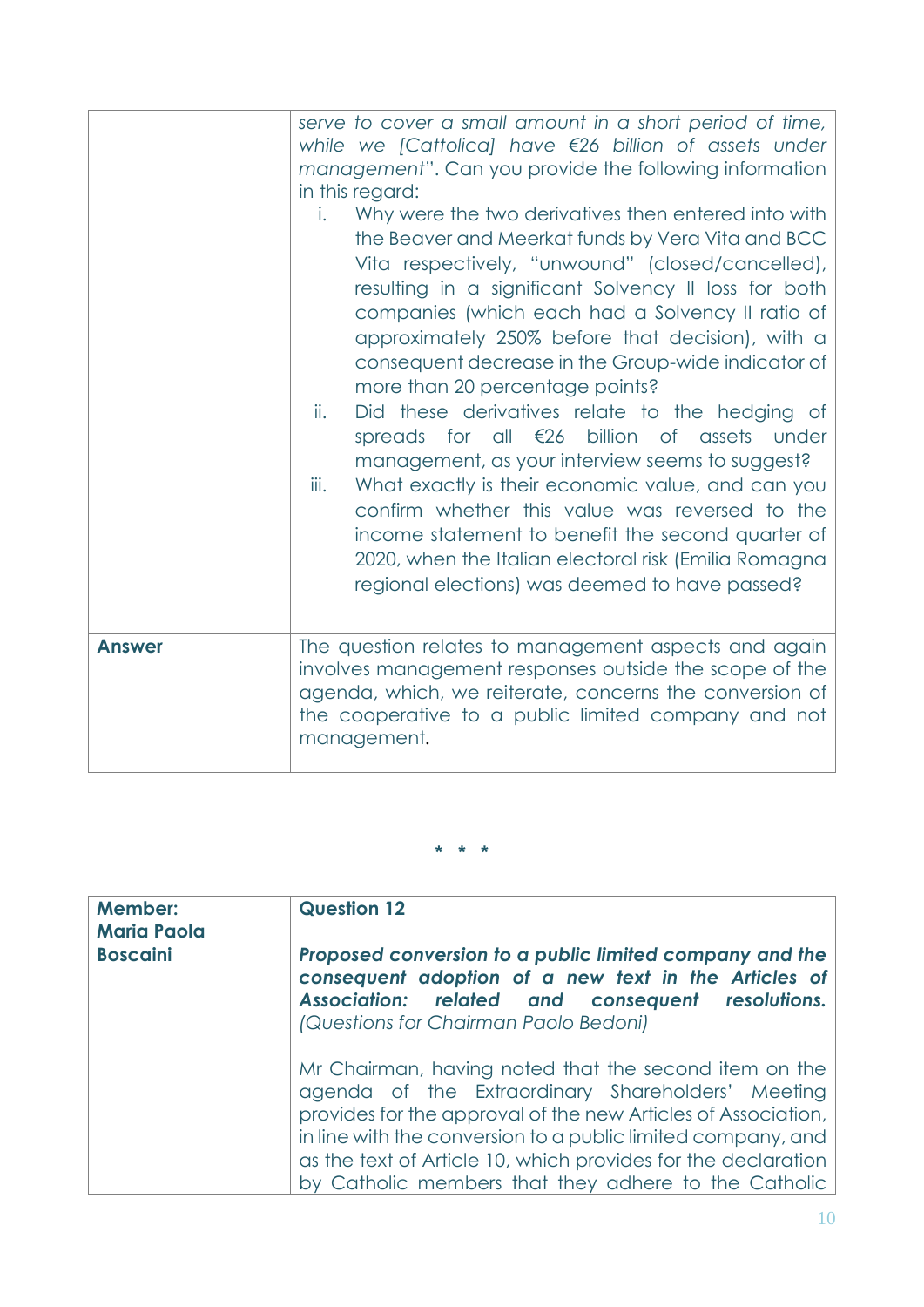|               | religion, is consequently no longer present, I note that,<br>disregarding any form of transparency, members were not<br>informed of this particular procedure in the Explanatory<br>Report. This procedure has, in fact, amended, in a non-<br>explicit and hidden way, the provision of the current Articles<br>of Association which, in Article 58, stipulate that a qualified<br>majority is required to amend Article 10. Article 58 states:<br>"Article 10 of these Articles of Association may not be<br>amended without the consent of all the members present<br>at a regular Shareholders' Meeting."<br>Using this methodology, I believe that the rights of the<br>current members to proper disclosure have been infringed;<br>they were not even informed about the deletion of a rule<br>that has qualified the creation and life of Cattolica and<br>which was even preserved during the stock market listing<br>of November 2000, under the guidance of the Chairman,<br>Notary Camadini.<br>Why, therefore, was a procedure chosen that in fact<br>circumvented the rule on amendments to the Articles of<br>Association, without members being able to exercise the<br>voting rights provided for by the Articles of Association?<br>Why does the Explanatory Report on the agenda item in<br>question omit any mention of the deletion of Article 10 of<br>the current Articles of Association, despite the fact that<br>Article 58 requires the unanimous consent of all the<br>members for its amendment?<br>Why there is no mention of this decision in your statements<br>to the press, even though you have always declared<br>yourself to be "clearly inspired by Catholicism and very<br>close to the clerical environment"? |
|---------------|-------------------------------------------------------------------------------------------------------------------------------------------------------------------------------------------------------------------------------------------------------------------------------------------------------------------------------------------------------------------------------------------------------------------------------------------------------------------------------------------------------------------------------------------------------------------------------------------------------------------------------------------------------------------------------------------------------------------------------------------------------------------------------------------------------------------------------------------------------------------------------------------------------------------------------------------------------------------------------------------------------------------------------------------------------------------------------------------------------------------------------------------------------------------------------------------------------------------------------------------------------------------------------------------------------------------------------------------------------------------------------------------------------------------------------------------------------------------------------------------------------------------------------------------------------------------------------------------------------------------------------------------------------------------------------------------------------------------------------------------------------|
| <b>Answer</b> | With regard to the question concerning the text of Article<br>10 of the current Articles of Association, it should be noted<br>that this article will remain in place for as long as the<br>Company is a cooperative, while under the new regime as<br>a public limited company, the provision was considered by<br>our legal and financial advisors to be incompatible with the<br>regulations provided for listed public limited companies,<br>since the examinations of the quality of members that are<br>possible in cooperative companies would not be possible.                                                                                                                                                                                                                                                                                                                                                                                                                                                                                                                                                                                                                                                                                                                                                                                                                                                                                                                                                                                                                                                                                                                                                                                |